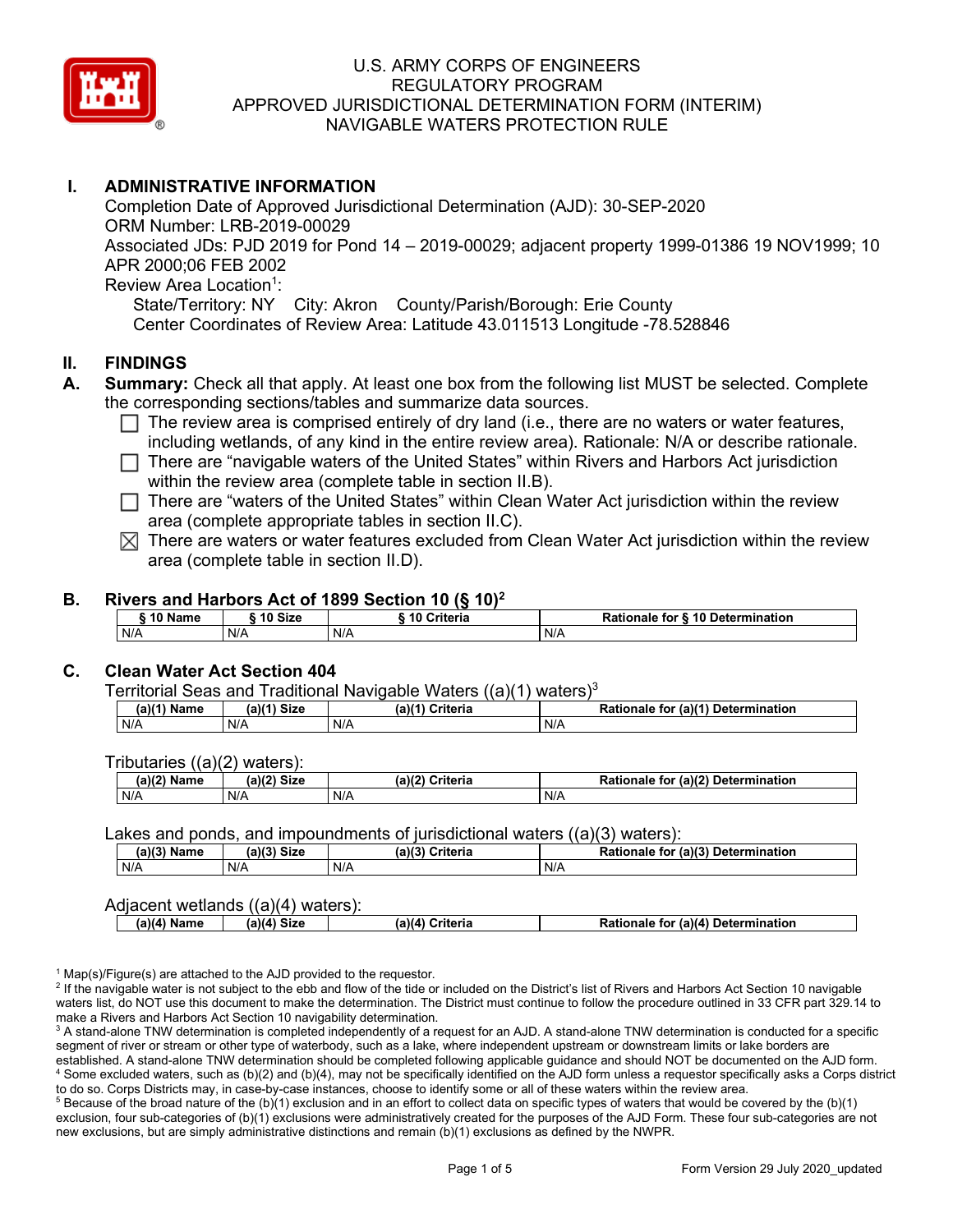

| N/A | N/A | $\cdots$<br>N/A | N/A |
|-----|-----|-----------------|-----|

# **D. Excluded Waters or Features**

Excluded waters  $((b)(1) - (b)(12))^4$ :

| <b>Exclusion Name</b>             | <b>Exclusion Size</b> | Exclusion <sup>5</sup>                                                                                                                                                                                                  | <b>Rationale for Exclusion Determination</b>                                                                                                                                                                                                                                                                                                                                                                                                                                                                                                                                                        |
|-----------------------------------|-----------------------|-------------------------------------------------------------------------------------------------------------------------------------------------------------------------------------------------------------------------|-----------------------------------------------------------------------------------------------------------------------------------------------------------------------------------------------------------------------------------------------------------------------------------------------------------------------------------------------------------------------------------------------------------------------------------------------------------------------------------------------------------------------------------------------------------------------------------------------------|
| 2019-00029 -<br>Pond 1            | $0.069$ acres         | (b)(8) Artificial lake/pond<br>constructed or excavated in upland<br>or a non-jurisdictional water, so long<br>as the artificial lake or pond is not<br>an impoundment of a jurisdictional<br>water that meets $(c)(6)$ | Between the years 1999 and 2006, a golf course called<br>"Bright Meadows Golf Course" was constructed and<br>expanded on the parcel. It is currently called<br>Arrowhead. The pond identified as "Pond 1" on the<br>delineation was part of an expansion to make this it an<br>18-hole course, was dug in an upland area as an<br>apparent "water hazard" or some other water feature for<br>the golf course. There are no indications of naturally<br>occurring wetlands in this area on topographic maps,<br>soils maps, or aerial photographs or wetland<br>delineations in the historical file. |
| 2019-00029 -<br>Pond 10           | $0.057$ acres         | (b)(8) Artificial lake/pond<br>constructed or excavated in upland<br>or a non-jurisdictional water, so long<br>as the artificial lake or pond is not<br>an impoundment of a jurisdictional<br>water that meets $(c)(6)$ | This pond - Pond 10 - was part of a golf course<br>expansion for Bright Meadows Golf Course that<br>occurred Circa 2002. It is currently called Arrowhead.<br>According to historical delineations in the file, the area<br>in which this pond is located was not identified as<br>wetland at the time of the expansion and was dug in<br>upland as an artificial feature for the golf course.                                                                                                                                                                                                      |
| 2019-00029 -<br>Pond 11           | $0.053$ acres         | (b)(8) Artificial lake/pond<br>constructed or excavated in upland<br>or a non-jurisdictional water, so long<br>as the artificial lake or pond is not<br>an impoundment of a jurisdictional<br>water that meets $(c)(6)$ | This pond - Pond 11 was part of a golf course<br>expansion for Bright Meadows Golf Course that<br>occurred Circa 2002. According to historical<br>delineations in the file, the area in which this pond is<br>located was not identified as wetland at the time of the<br>expansion and was dug in upland as an artificial feature<br>for the golf course.                                                                                                                                                                                                                                          |
| 2019-00029 -<br>Pond 12           | 0.083 acres           | (b)(8) Artificial lake/pond<br>constructed or excavated in upland<br>or a non-jurisdictional water, so long<br>as the artificial lake or pond is not<br>an impoundment of a jurisdictional<br>water that meets $(c)(6)$ | This pond - Pond 12 was part of a golf course<br>expansion for Bright Meadows Golf Course that<br>occurred Circa 2002. It is currently called Arrowhead.<br>According to historical delineations in the file, the area<br>in which this pond is located was not identified as<br>wetland at the time of the expansion and was dug in<br>upland as an artificial feature for the golf course.                                                                                                                                                                                                        |
| 2019-00029 -<br>Pond 13           | 0.378 acres           | (b)(8) Artificial lake/pond<br>constructed or excavated in upland<br>or a non-jurisdictional water, so long<br>as the artificial lake or pond is not<br>an impoundment of a jurisdictional<br>water that meets $(c)(6)$ | This pond – Pond 13 was part of a golf course<br>expansion for Bright Meadows Golf Course that<br>occurred Circa 2002. According to historical<br>delineations in the file, the area in which this pond is<br>located was not identified as wetland at the time of the<br>expansion and was dug in upland as an artificial feature<br>for the golf course.                                                                                                                                                                                                                                          |
| 2019-00029 -<br>Pond <sub>3</sub> | $0.057$ acres         | (b)(8) Artificial lake/pond<br>constructed or excavated in upland<br>or a non-jurisdictional water, so long<br>as the artificial lake or pond is not<br>an impoundment of a jurisdictional<br>water that meets $(c)(6)$ | Between the years 1999 and 2006, a golf course called<br>"Bright Meadows Golf Course" was constructed and<br>expanded on the parcel. It is currently called<br>Arrowhead. The pond identified as "Pond 3" on the<br>delineation was part of an expansion to make it an 18-<br>hole course, was dug in an upland area as an apparent<br>"water hazard" or some other water feature for the golf                                                                                                                                                                                                      |

 $1$  Map(s)/Figure(s) are attached to the AJD provided to the requestor.

<sup>2</sup> If the navigable water is not subject to the ebb and flow of the tide or included on the District's list of Rivers and Harbors Act Section 10 navigable waters list, do NOT use this document to make the determination. The District must continue to follow the procedure outlined in 33 CFR part 329.14 to make a Rivers and Harbors Act Section 10 navigability determination.

<sup>3</sup> A stand-alone TNW determination is completed independently of a request for an AJD. A stand-alone TNW determination is conducted for a specific segment of river or stream or other type of waterbody, such as a lake, where independent upstream or downstream limits or lake borders are established. A stand-alone TNW determination should be completed following applicable guidance and should NOT be documented on the AJD form. <sup>4</sup> Some excluded waters, such as (b)(2) and (b)(4), may not be specifically identified on the AJD form unless a requestor specifically asks a Corps district to do so. Corps Districts may, in case-by-case instances, choose to identify some or all of these waters within the review area.

<sup>5</sup> Because of the broad nature of the (b)(1) exclusion and in an effort to collect data on specific types of waters that would be covered by the (b)(1) exclusion, four sub-categories of (b)(1) exclusions were administratively created for the purposes of the AJD Form. These four sub-categories are not new exclusions, but are simply administrative distinctions and remain (b)(1) exclusions as defined by the NWPR.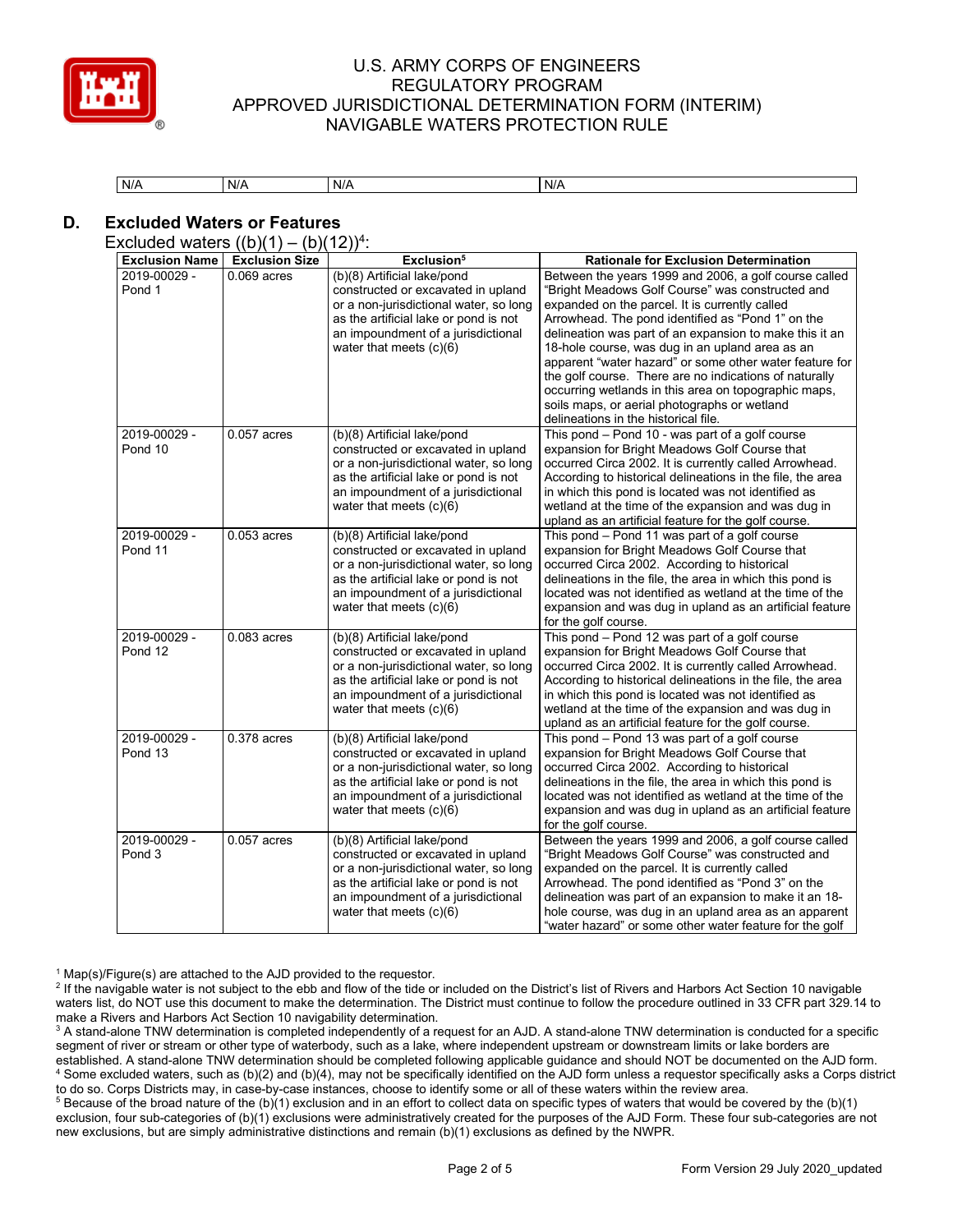

|                                   |               |                                                                                                                                                                                                                         | course. There are no indications of naturally occurring<br>wetlands in this area on topographic maps, soils maps,<br>or aerial photographs or wetland delineations in the                                                                                                                                                                                                                                                                                                                                                                                                                                                                                                                                                                                                                                                                                                                                                                      |
|-----------------------------------|---------------|-------------------------------------------------------------------------------------------------------------------------------------------------------------------------------------------------------------------------|------------------------------------------------------------------------------------------------------------------------------------------------------------------------------------------------------------------------------------------------------------------------------------------------------------------------------------------------------------------------------------------------------------------------------------------------------------------------------------------------------------------------------------------------------------------------------------------------------------------------------------------------------------------------------------------------------------------------------------------------------------------------------------------------------------------------------------------------------------------------------------------------------------------------------------------------|
| 2019-00029 -                      | $0.441$ acres | (b)(8) Artificial lake/pond                                                                                                                                                                                             | historical file.<br>This pond - Pond 4- was part of a 9-hole golf course                                                                                                                                                                                                                                                                                                                                                                                                                                                                                                                                                                                                                                                                                                                                                                                                                                                                       |
| Pond 4                            |               | constructed or excavated in upland<br>or a non-jurisdictional water, so long<br>as the artificial lake or pond is not<br>an impoundment of a jurisdictional<br>water that meets $(c)(6)$                                | called Bright Meadows Golf Course constructed in<br>1999. It is currently called Arrowhead. According to<br>historical delineations in the file, the area in which this<br>pond is located was not identified as wetland at the<br>time of the expansion and was dug in upland as an<br>artificial feature for the golf course.                                                                                                                                                                                                                                                                                                                                                                                                                                                                                                                                                                                                                |
| 2019-00029 -<br>Pond <sub>5</sub> | $0.343$ acres | (b)(8) Artificial lake/pond<br>constructed or excavated in upland<br>or a non-jurisdictional water, so long<br>as the artificial lake or pond is not<br>an impoundment of a jurisdictional<br>water that meets $(c)(6)$ | This pond - Pond 5 - was part of an expansion to a 9-<br>hole golf course called Bright Meadows Golf Course<br>constructed in 1999. It is currently called Arrowhead.<br>According to historical delineations in the file, the area<br>in which this pond is located was not identified as<br>wetland at the time of the construction and was dug in<br>upland as an artificial feature for the golf course.                                                                                                                                                                                                                                                                                                                                                                                                                                                                                                                                   |
| 2019-00029 -<br>Pond 6            | $0.188$ acres | (b)(8) Artificial lake/pond<br>constructed or excavated in upland<br>or a non-jurisdictional water, so long<br>as the artificial lake or pond is not<br>an impoundment of a jurisdictional<br>water that meets $(c)(6)$ | This pond – Pond 6 - was part of an expansion of a 9-<br>hole golf course called Bright Meadows Golf Course<br>constructed in 1999. It is currently called Arrowhead.<br>According to historical delineations in the file, the area<br>in which this pond is located was not identified as<br>wetland at the time of the construction and was dug in<br>upland as an artificial feature for the golf course.                                                                                                                                                                                                                                                                                                                                                                                                                                                                                                                                   |
| 2019-00029 -<br>Wetland 2         | $0.125$ acres | (b)(1) Water or water feature that is<br>not identified in $(a)(1)-(a)(4)$ and<br>does not meet the other (b)(1) sub-<br>categories                                                                                     | This wetland occurs immediately adjacent to Pond 1 (a<br>non-jurisdictional water). It has no connection to any<br>other body of water, is not abutting any other body of<br>water, nor is it adjacent to any other body of water<br>subject to federal jurisdictional or not. It appears to<br>have formed in an artificially created low-lying area.<br>Historical photographs and topographic maps have no<br>indication of waters, low areas, or other wetland<br>signatures in the area. Wetland 2 is approximately<br>17,400 linear feet away from an a(1)-a(3) water and is<br>not inundated by the $a(1)$ - $a(3)$ water in a typical year<br>nor is it in the flood plain of that water.                                                                                                                                                                                                                                              |
| 2019-00029 -<br>Wetland 7         | $0.254$ acres | (b)(1) Water or water feature that is<br>not identified in $(a)(1)-(a)(4)$ and<br>does not meet the other $(b)(1)$ sub-<br>categories                                                                                   | The area identified as "Wetland 7" was initially created<br>as a pond as part of an expansion of a 9-hole golf<br>course called Bright Meadows Golf Course constructed<br>in 1999. It is currently called Arrowhead. According to<br>historical delineations in the file, the area in which<br>Wetland 7 is located was not identified as wetland at<br>the time of the construction and was dug in upland as<br>an artificial feature for the golf course. Over time since<br>the golf course was abandoned and maintenance to the<br>pond ceased, this pond began to fill in allowing for<br>fringe wetland to grow and expand. It has no<br>connection to any other body of water, is not abutting<br>any other body of water, nor is it adjacent to any other<br>body of water subject to federal jurisdictional or not<br>Wetland 7 is approximately 1,1500 linear feet away<br>from an $a(1)$ - $a(3)$ water and is not inundated by the |

 $1$  Map(s)/Figure(s) are attached to the AJD provided to the requestor.

<sup>2</sup> If the navigable water is not subject to the ebb and flow of the tide or included on the District's list of Rivers and Harbors Act Section 10 navigable waters list, do NOT use this document to make the determination. The District must continue to follow the procedure outlined in 33 CFR part 329.14 to make a Rivers and Harbors Act Section 10 navigability determination.

<sup>3</sup> A stand-alone TNW determination is completed independently of a request for an AJD. A stand-alone TNW determination is conducted for a specific segment of river or stream or other type of waterbody, such as a lake, where independent upstream or downstream limits or lake borders are established. A stand-alone TNW determination should be completed following applicable guidance and should NOT be documented on the AJD form. <sup>4</sup> Some excluded waters, such as (b)(2) and (b)(4), may not be specifically identified on the AJD form unless a requestor specifically asks a Corps district to do so. Corps Districts may, in case-by-case instances, choose to identify some or all of these waters within the review area.

<sup>5</sup> Because of the broad nature of the (b)(1) exclusion and in an effort to collect data on specific types of waters that would be covered by the (b)(1) exclusion, four sub-categories of (b)(1) exclusions were administratively created for the purposes of the AJD Form. These four sub-categories are not new exclusions, but are simply administrative distinctions and remain (b)(1) exclusions as defined by the NWPR.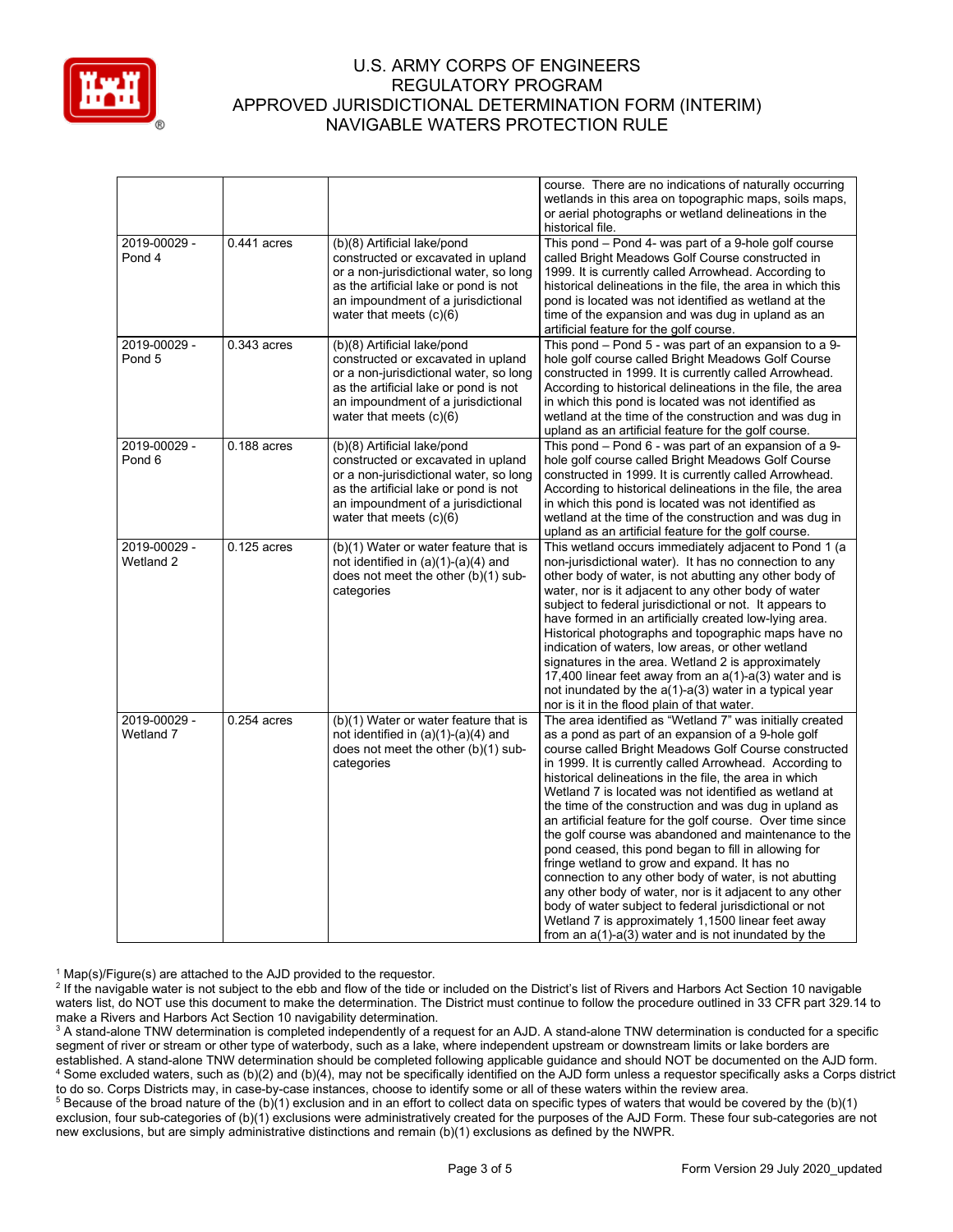

|  | $-a(3)$<br>) water in a typical year nor is it in the flood<br>a(′<br>that water<br>plain of |
|--|----------------------------------------------------------------------------------------------|
|--|----------------------------------------------------------------------------------------------|

# **III.** SUPPORTING INFORMATION<br>**A.** Select/enter all resources that

- **A. Select/enter all resources** that were used to aid in this determination and attach data/maps to this document and/or references/citations in the administrative record, as appropriate.
	- **\_X\_** Information submitted by, or on behalf of, the applicant/consultant: *Title(s) and date(s).*
	- **\_** This information *(is/is not/is and is not)* sufficient for purposes of this AJD. Rationale: *N/A or describe rationale for insufficiency (including partial insufficiency).* **\_\_\_** Data sheets prepared by the Corps: *Title(s) and/or date(s).*
	- **\_X\_** Photographs: *(NA, aerial, other, aerial and other) Title(s) and/or date(s). aerial photographs from Google Earth Pro from 1995, 2006, and 2016*
	- **\_\_x** Corps Site visit(s) conducted on: *Date(s). 14 MAY 2019*
	- **\_x\_** Previous Jurisdictional Determinations (AJDs or PJDs): *ORM Number(s) and date(s). 1999- 01386 (1999, 2001 2002)* 
		- **\_\_\_** Antecedent Precipitation Tool: *provide detailed discussion in Section III.B.*
	- **\_x\_** USDA NRCS Soil Survey: *Title(s) and/or date(s).Web Soil Survery – on line tool used on September 22, 2020*
	- **\_x\_** USFWS NWI maps: *Title(s) and/or date(s). Wetland mapper on-line*
	- **\_x\_** USGS topographic maps: *Title(s) and/or date(s).Wolcottsville Quadrangle*

| Data Source (select)       | Name and/or date and other relevant information |  |
|----------------------------|-------------------------------------------------|--|
| <b>USGS Sources</b>        | N/A.                                            |  |
| <b>USDA Sources</b>        | N/A.                                            |  |
| <b>NOAA Sources</b>        | N/A.                                            |  |
| <b>USACE Sources</b>       | $N/A$ .                                         |  |
| State/Local/Tribal Sources | N/A.                                            |  |
| Other Sources              | $N/A$ .                                         |  |

#### **Other data sources used to aid in this determination:**

**B. Typical year assessment(s):** N/A or provide typical year assessment for each relevant data source used to support the conclusions in the AJD. N/A The APT pulls precipitation data from NOAA's Daily Global Historical Climatology Network. The APT evaluates normal precipitation conditions based on the three 30-day periods preceding the observation date. For each period, a weighted condition value is assigned by determining whether the 30-day precipitation total falls within, above, or below the 70th and 30th percentiles for totals from the same date range over the preceding 30 years. The APT then makes a determination of "normal," "wetter than normal," or "drier than normal" based on the condition value sum. The APT also displays results generated via the Palmer Drought Severity Index and the University of Delaware WebWIMP. The APT results regarding aerial photographs indicate that the data sources used to support the conclusions in the AJD are considered to have occurred under normal conditions (Google Earth Pro aerial photographs from 1995 and 2016).

 $1$  Map(s)/Figure(s) are attached to the AJD provided to the requestor.

<sup>&</sup>lt;sup>2</sup> If the navigable water is not subject to the ebb and flow of the tide or included on the District's list of Rivers and Harbors Act Section 10 navigable waters list, do NOT use this document to make the determination. The District must continue to follow the procedure outlined in 33 CFR part 329.14 to make a Rivers and Harbors Act Section 10 navigability determination.

<sup>&</sup>lt;sup>3</sup> A stand-alone TNW determination is completed independently of a request for an AJD. A stand-alone TNW determination is conducted for a specific segment of river or stream or other type of waterbody, such as a lake, where independent upstream or downstream limits or lake borders are established. A stand-alone TNW determination should be completed following applicable guidance and should NOT be documented on the AJD form. <sup>4</sup> Some excluded waters, such as (b)(2) and (b)(4), may not be specifically identified on the AJD form unless a requestor specifically asks a Corps district to do so. Corps Districts may, in case-by-case instances, choose to identify some or all of these waters within the review area.

 $5$  Because of the broad nature of the (b)(1) exclusion and in an effort to collect data on specific types of waters that would be covered by the (b)(1) exclusion, four sub-categories of (b)(1) exclusions were administratively created for the purposes of the AJD Form. These four sub-categories are not new exclusions, but are simply administrative distinctions and remain (b)(1) exclusions as defined by the NWPR.